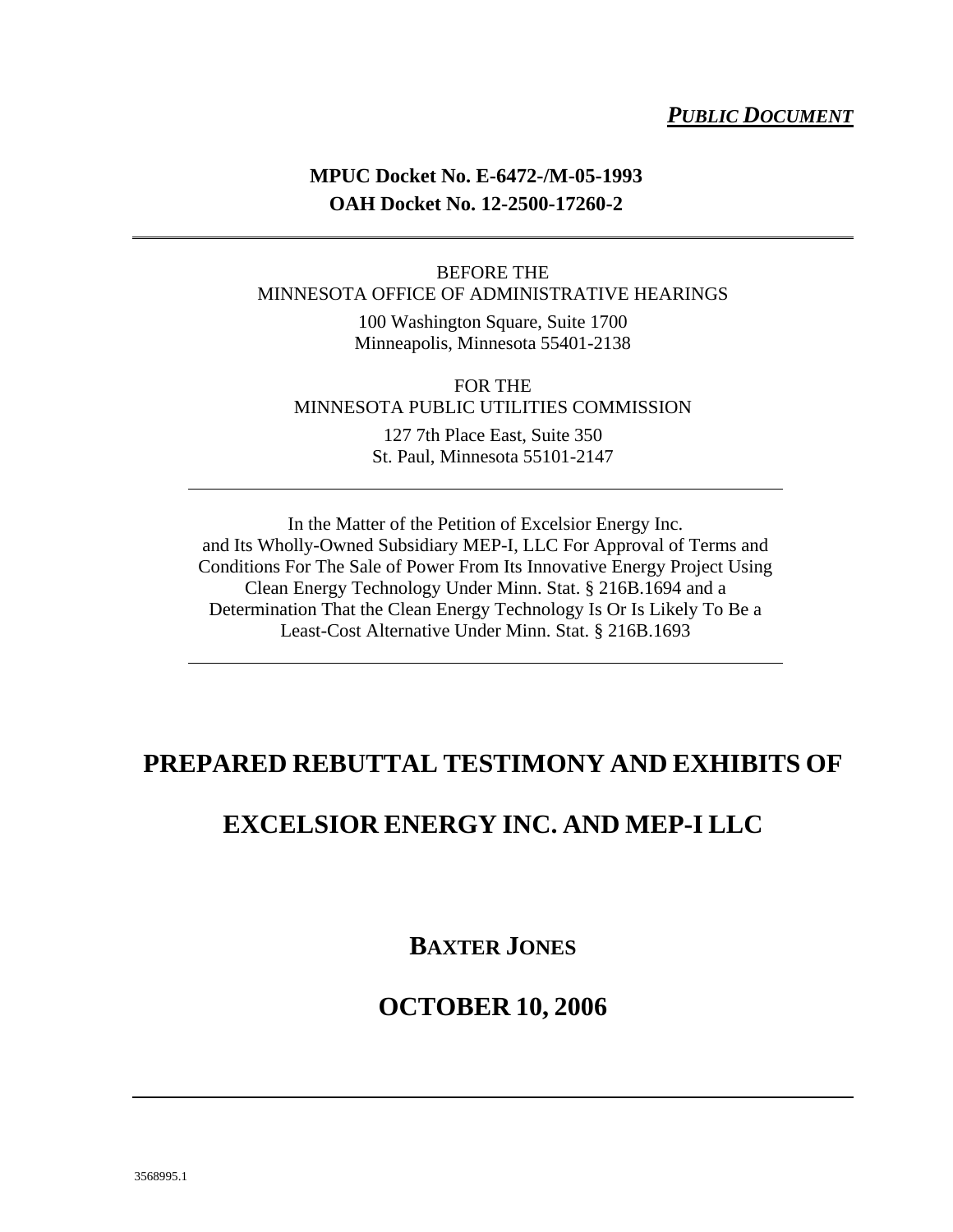| $\mathbf{1}$   |              | <b>EXCELSIOR ENERGY, INC.</b>                                                            |
|----------------|--------------|------------------------------------------------------------------------------------------|
| $\overline{2}$ |              | BEFORE THE MINNESOTA PUBLIC UTILITIES COMMISSION                                         |
| 3              |              | PREPARED REBUTTAL TESTIMONY OF                                                           |
| $\overline{4}$ |              | <b>BAXTER JONES</b>                                                                      |
| 5              | Q            | Please state your name and business address.                                             |
| 6              | $\mathbf{A}$ | My name is Baxter Jones and I am Senior Vice President for ICF International,            |
| 7              |              | 9300 Lee Highway, Fairfax, Virginia 22031.                                               |
| 8              | Q            | Have you previously provided testimony in this proceeding?                               |
| 9              | $\mathbf{A}$ | Yes. On June 19, 2006, I filed Direct Testimony on behalf of MEP-I LLC and               |
| 10             |              | Excelsior Energy Inc. (collectively, "Excelsior") relating to the ICF Consulting's Final |
| 11             |              | Report entitled Air Quality and Health Benefits Modeling: Relative Benefits Derived      |
| 12             |              | From Operation of the MEP-I/II IGCC Power Station (hereafter, the "Health Benefits       |
| 13             |              | Report"). See Exhibit TLO-2 to the Supplemental Testimony of Thomas L. Osteraas.         |
| 14             |              | I.<br><b>SCOPE AND SUMMARY</b>                                                           |
| 15             | Q            | What is the purpose of your Rebuttal Testimony in this proceeding?                       |
| 16             | $\mathbf{A}$ | The purpose of my rebuttal testimony is to respond to the Direct Testimony and           |
| 17             |              | Schedules of Northern States Power Company ("NSP"), d/b/a Xcel Energy witness            |
| 18             |              | Roger A. Clarke. Mr. Clarke raises issues concerning the following elements related to   |
| 19             |              | my Direct Testimony:                                                                     |
| 20             |              | 1. Concerns with respect to the differences noted between the emissions                  |
| 21             |              | modeled by ICF in the health benefits analysis and emissions Excelsior                   |
| 22             |              | set forth in the New Source Review Construction Authorization Permit                     |
| 23             |              | Application submitted on June 28, 2006 to the Minnesota Pollution                        |
| 24             |              | Control Agency (hereafter, the "PSD Permit Application").                                |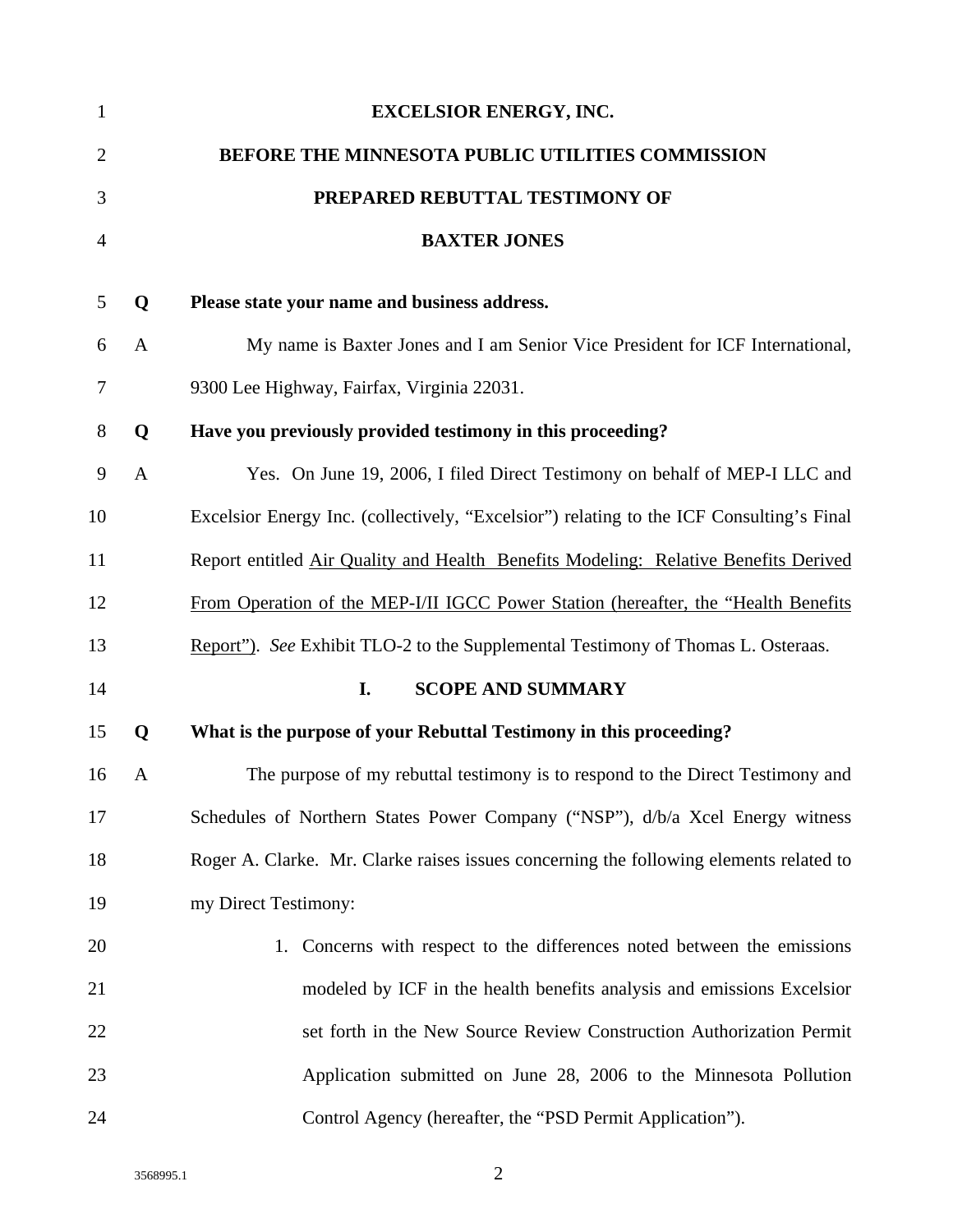| $\mathbf{1}$   |              | 2. The impact of such differences on the overall conclusions found in the              |
|----------------|--------------|----------------------------------------------------------------------------------------|
| $\overline{2}$ |              | Health Benefits Report.                                                                |
| 3              |              | I also testify herein to the potential added regulatory pressure that likely will be   |
| 4              |              | brought to bear on new sources of $PM_{2,5}$ precursors seeking permits in states like |
| 5              |              | Minnesota, since these $PM_{2.5}$ precursors have been found to cause or contribute to |
| 6              |              | violations of PM <sub>2.5</sub> National Ambient Air Quality Standards ("NAAQS").      |
| 7              |              | <u>Emissions Characterizing the IGCC and SCPC Power Stations</u>                       |
| $8\,$          | Q            | Please address the concern raised by Mr. Clarke regarding the difference between       |
| 9              |              | the annual emissions presented in ICF's Health Benefits Report and the annual          |
| 10             |              | emissions presented in Excelsior's PSD Permit Application?                             |
| 11             | $\mathbf{A}$ | I have reviewed Mr. Clarke's direct testimony and determined Mr. Clarke's              |
| 12             |              | concern to be unwarranted.                                                             |
| 13             | Q            | Why is that so?                                                                        |
| 14             | $\mathbf{A}$ | ICF's model uses hourly emissions as input data, not annual emissions.                 |
| 15             |              | Mr. Evans in his rebuttal testimony correctly identifies the differences between the   |
| 16             |              | hourly emissions modeled by ICF and the hourly emissions presented in the PSD Permit   |
| 17             |              | Application.                                                                           |
| 18             | Q            | Given the differences noted by Mr. Evans between the hourly emissions modeled          |
| 19             |              | by ICF and the hourly emissions noted in the permit application, is there any need     |
| 20             |              | to alter the conclusions stated in ICF's Health Benefit Report?                        |
| 21             | $\mathbf{A}$ | The difference in hourly emissions between the values used in ICF's<br>No.             |
| 22             |              | modeling and the values in the PSD Permit Application do not justify concerns          |
| 23             |              | regarding the conclusions reflected in ICF's Health Benefit Report.                    |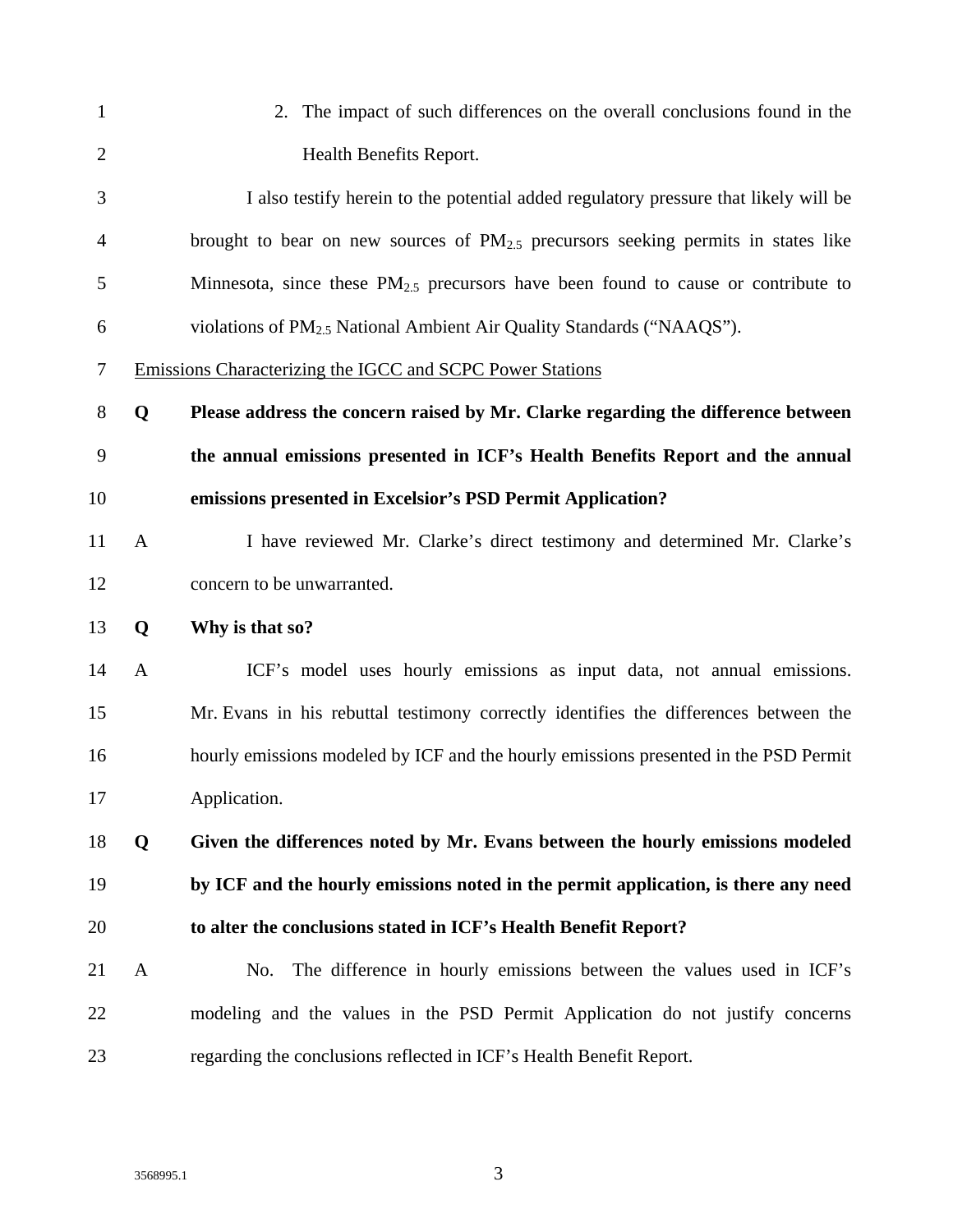1 **Q Why is that so?** 

| $\overline{2}$ | $\mathbf{A}$ | The differences between what ICF modeled and what is contained in the PSD                      |
|----------------|--------------|------------------------------------------------------------------------------------------------|
| 3              |              | Permit Application are small, relative to the emissions ICF modeled for the SCPC plant.        |
| $\overline{4}$ |              | That is, even without the 35 lb decrease (relative to the PSD permit application) in the       |
| 5              |              | hourly emissions for $SO_2$ modeled by ICF, the $SO_2$ emissions from the IGCC Power           |
| 6              |              | Station still would be substantially smaller than the $SO_2$ emissions from the SCPC plant,    |
| 7              |              | and the change that this difference causes in fine particulate matter should be at least       |
| $8\,$          |              | partially offset by the 18 pound per hour increase (relative to the PSD permit                 |
| 9              |              | application data) in hourly NO <sub>x</sub> emissions modeled by ICF. See Mr. Evans' testimony |
| 10             |              | at pages 10 through 12. I should note that without additional detailed modeling, it is         |
| 11             |              | difficult to predict the precise degree to which the offset would occur.                       |
| 12             | Q            | Even so, do the conclusions of ICF's health benefits analysis remain intact?                   |
| 13             | $\mathbf{A}$ | Yes, the conclusion that there would be significant health impact benefits and                 |
| 14             |              | damage cost benefits attributable to Excelsior's proposed IGCC plant relative to an            |
| 15             |              | Alternative SCPC plant, remains well-supported and reasonable.                                 |
| 16             |              | <b>Regulatory Pressure to Reduce Fine Particulate Matter</b>                                   |
| 17             | Q            | Please briefly explain the environmental concerns over fine particulate matter and             |
| 18             |              | the regulations that have been put in place to deal with those concerns.                       |

19 A As noted in the Health Benefit Report, fine particulate matter (otherwise known 20 as PM2.5 ) has been shown to more highly correlate with adverse health effects of 21 ambient particulate matter exposures than do other measures of particulate matter 22 exposure. As a result, the U.S. EPA has established National Ambient Air Quality 23 Standards (NAAQS) for PM<sub>2.5</sub> (most recently updated in 2006) and begun the process 24 of identifying sources that cause or contribute to ambient violations of these standards.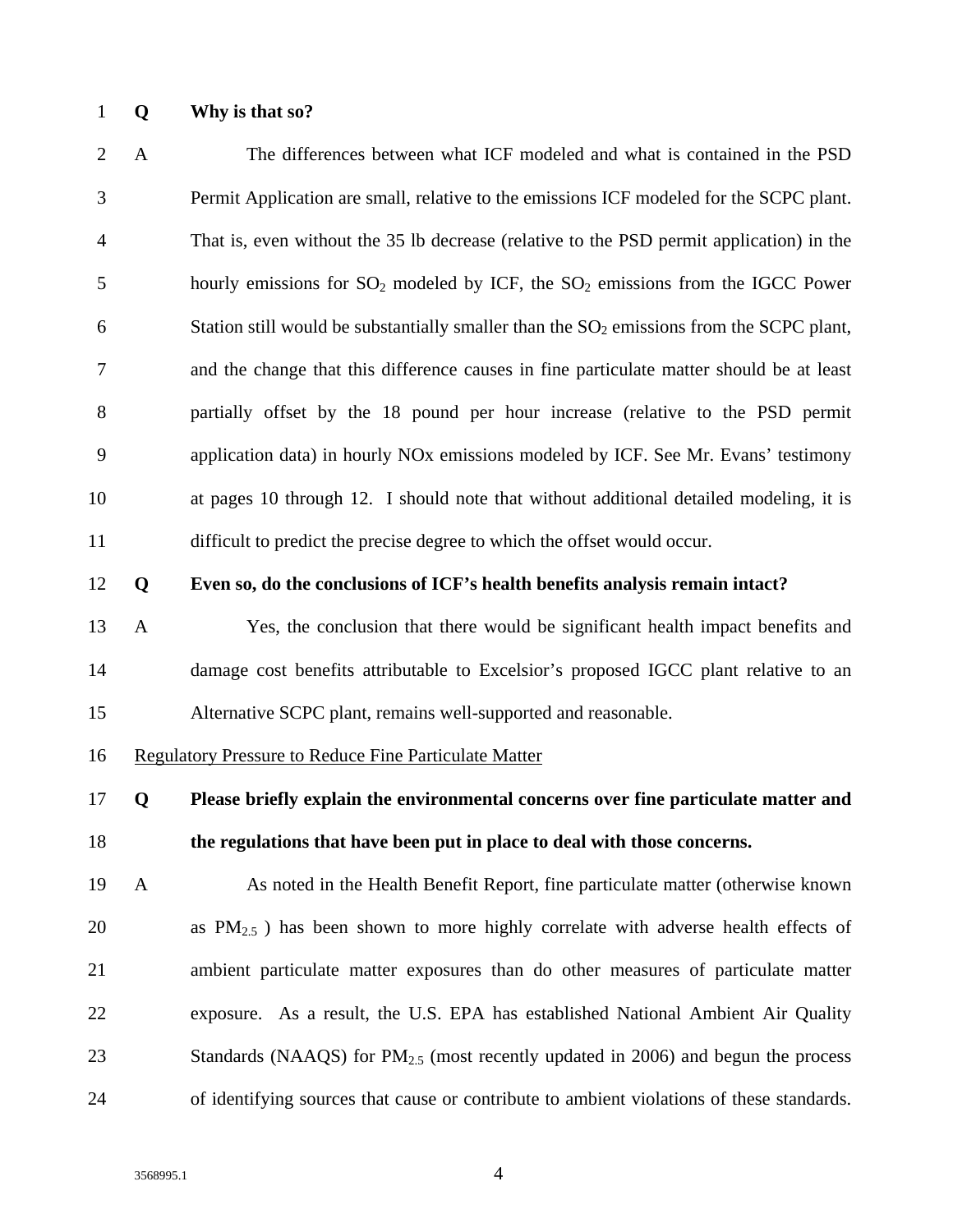| $\mathbf{1}$   |              | In addition, in 2005 the U.S. EPA promulgated the Clean Air Interstate Rule (CAIR),          |
|----------------|--------------|----------------------------------------------------------------------------------------------|
| $\overline{c}$ |              | which focuses on reducing emissions across broad geographical regions, in an attempt         |
| 3              |              | to reduce instances where the $PM_{2.5}$ standards are violated.                             |
| 4              | Q            | What has been the response of large electric generating units across the eastern             |
| 5              |              | U.S. in response to the requirements imposed under the Acid Rain Program and                 |
| 6              |              | <b>CAIR?</b>                                                                                 |
| 7              | $\mathbf{A}$ | Many facilities are in the process of reducing their emissions of $SO_2$ and $NO_X$          |
| $8\,$          |              | (both being contributors to acid rain and precursors of fine particulate matter).            |
| 9              | Q            | Based on the work you have conducted for Excelsior and other work that is not                |
| 10             |              | proprietary, do you believe that decreased emissions of $SO2$ and $NOX$ will translate       |
| 11             |              | to health benefits?                                                                          |
| 12             | $\mathbf{A}$ | Yes. $SO_2$ and NO <sub>x</sub> are known to be important precursors of fine particulate     |
| 13             |              | matter, and reduced emissions of these compounds would result in lower ambient levels        |
| 14             |              | of fine particulates, which would be expected to translate into reduced health impacts       |
| 15             |              | (i.e., increased health benefits). This is a basic scientific underpinning of the $SO_2$ and |
| 16             |              | $NOX$ emission reductions required by EPA's CAIR program.                                    |
| 17             | Q            | Therefore, now that scientific evidence has shown a growing correlation between              |
| 18             |              | fine particulate matter and health impacts, and knowing that large, coal-fired               |
| 19             |              | electric generating units emit relatively large quantities of fine particulate               |
| 20             |              | precursors (e.g., $SO_2$ and $NOX$ ), is it reasonable to presume that added pressure        |
| 21             |              | will be placed on proposed new electric generating units located within CAIR                 |
| 22             |              | States to lower their $SO_2$ and $NOX$ emissions relative to what they would otherwise       |
| 23             |              | be required to do in the absence of the $PM_{2.5}$ regulations?                              |